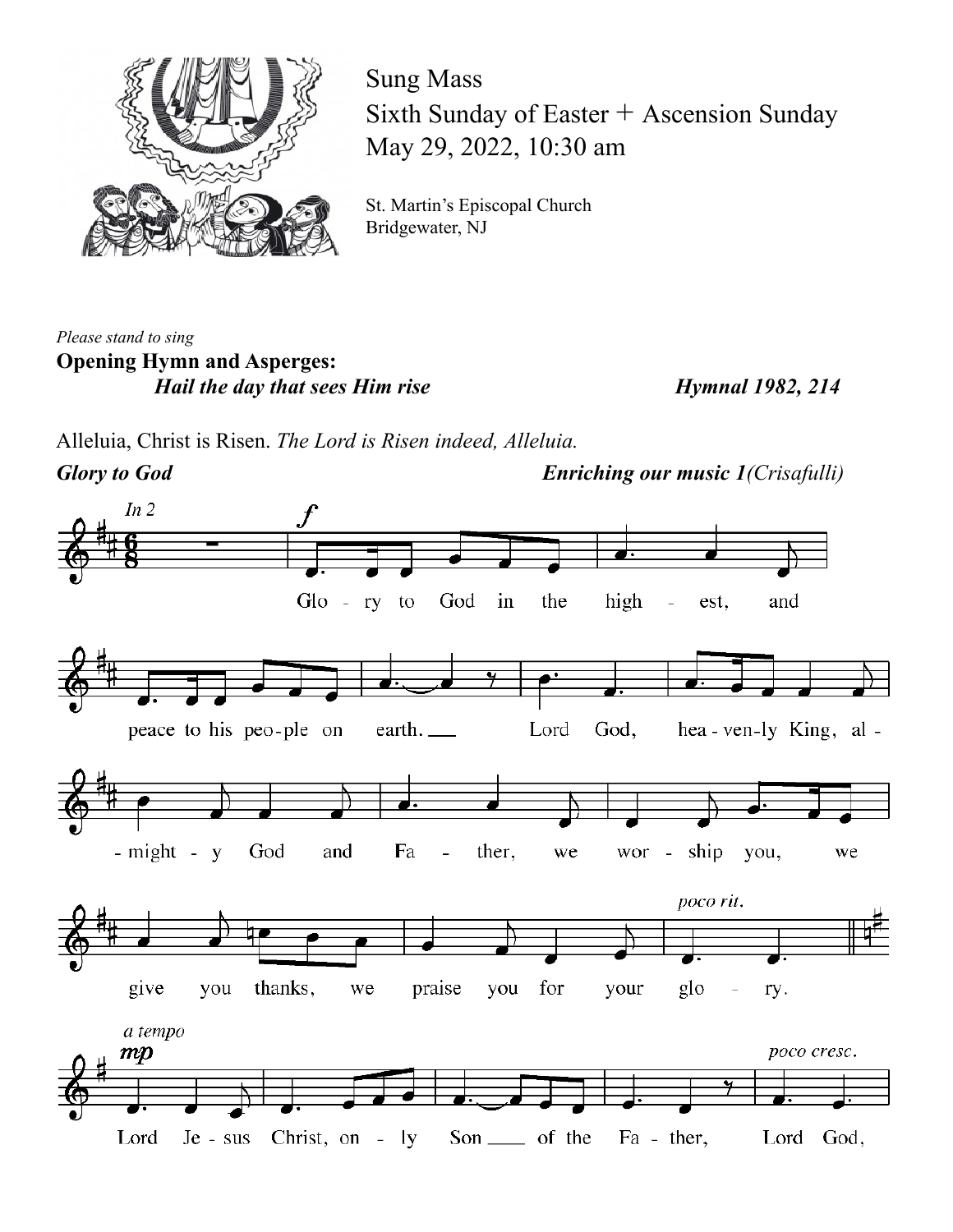

Setting: Peter Crisafulli, from Music for the Holy Eucharist Rite II, © 2002 Peter Crisafulli. Used by permission. All rights reserved.

### **The Collect of the Day**

Almighty God, whose blessed Son our Savior Jesus Christ ascended far above all heavens that he might fill all things: Mercifully give us faith to perceive that, according to his promise, he abides with his Church on earth, even to the end of the ages; through Jesus Christ our Lord, who lives and reigns with you and the Holy Spirit, one God, in glory everlasting. *Amen.*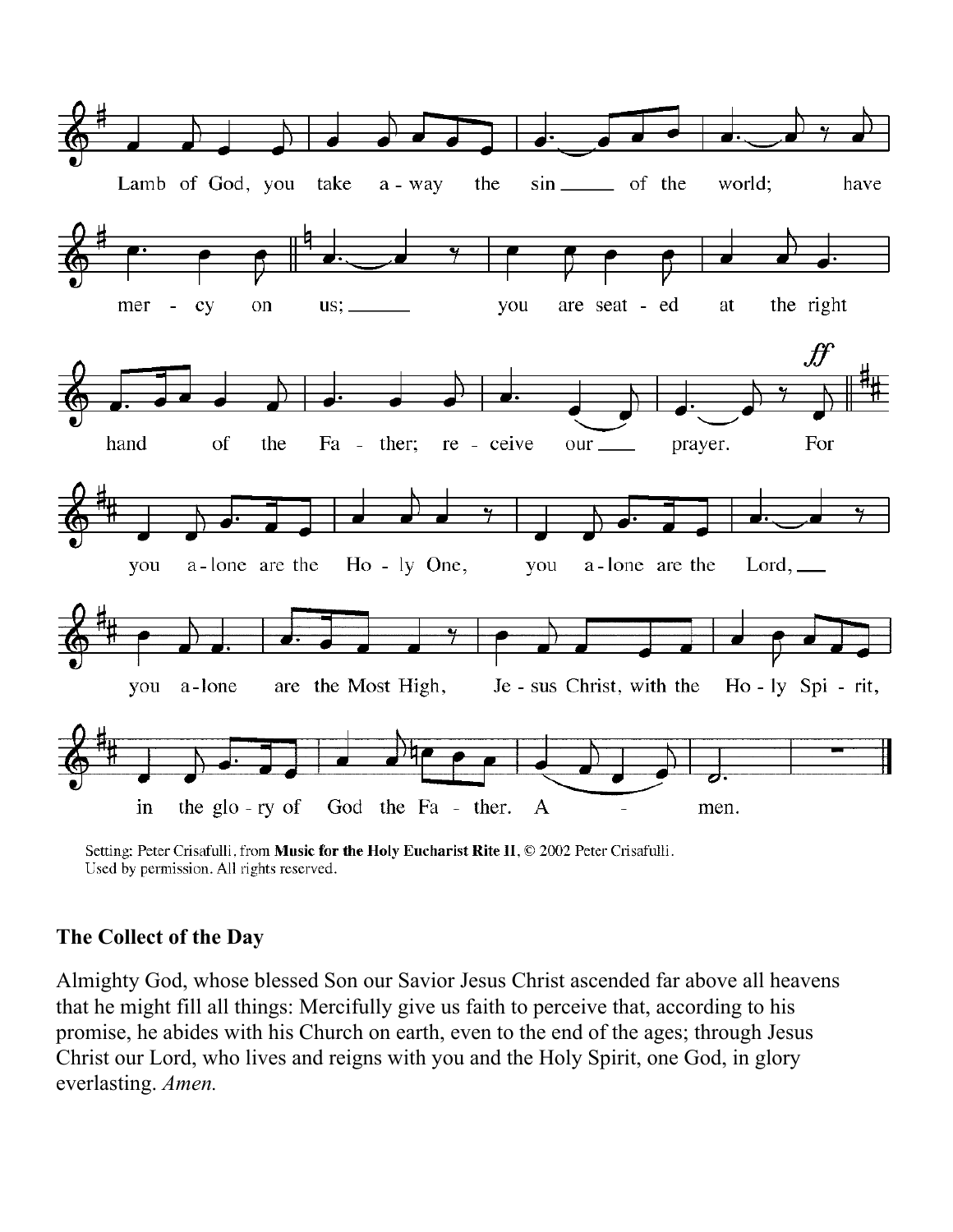## **A Reading from the Acts of the Apostles** *Please be seated.*

In the first book, Theophilus, I wrote about all that Jesus did and taught from the beginning until the day when he was taken up to heaven, after giving instructions through the Holy Spirit to the apostles whom he had chosen. After his suffering he presented himself alive to them by many convincing proofs, appearing to them during forty days and speaking about the kingdom of God. While staying with them, he ordered them not to leave Jerusalem, but to wait there for the promise of the Father."This," he said, "is what you have heard from me; for John baptized with water, but you will be baptized with the Holy Spirit not many days from now." So when they had come together, they asked him, "Lord, is this the time when you will restore the kingdom to Israel?" He replied, "It is not for you to know the times or periods that the Father has set by his own authority. But you will receive power when the Holy Spirit has come upon you; and you will be my witnesses in Jerusalem, in all Judea and Samaria, and to the ends of the earth." When he had said this, as they were watching, he was lifted up, and a cloud took him out of their sight. While he was going and they were gazing up toward heaven, suddenly two men in white robes stood by them. They said, "Men of Galilee, why do you stand looking up toward heaven? This Jesus, who has been taken up from you into heaven, will come in the same way as you saw him go into heaven." The Word of the Lord. *Thanks be to God.*

## **Psalm 148** *Omnes gentes, plaudite The cantor sings the antiphon, and then the people repeat it. The cantor sings the verses. Ant: God has gone up with a shout, the Lord with the sound of the ram's-horn..*

Clap your hands, all you peoples; \* shout to God with a cry of joy. For the Lord Most High is to be feared; \* he is the great King over all the earth. **(Ant.)** God has gone up with a shout, \* the Lord with the sound of the ram's-horn. Sing praises to God, sing praises; \* sing praises to our King, sing praises. **(Ant.)** For God is King of all the earth; \* sing praises with all your skill. God reigns over the nations; \* God sits upon his holy throne. **(Ant.)**

# **A Reading from Ephesians**

I have heard of your faith in the Lord Jesus and your love toward all the saints, and for this reason I do not cease to give thanks for you as I remember you in my prayers. I pray that the God of our Lord Jesus Christ, the Father of glory, may give you a spirit of wisdom and revelation as you come to know him, so that, with the eyes of your heart enlightened, you may know what is the hope to which he has called you, what are the riches of his glorious inheritance among the saints, and what is the immeasurable greatness of his power for us who believe, according to the working of his great power. God put this power to work in Christ when he raised him from the dead and seated him at his right hand in the heavenly places, far above all rule and authority and power and dominion, and above every name that is named, not only in this age but also in the age to come. And he has put all things under his feet and has made him the head over all things for the church, which is his body, the fullness of him who fills all in all.The Word of the Lord. *Thanks be to God.*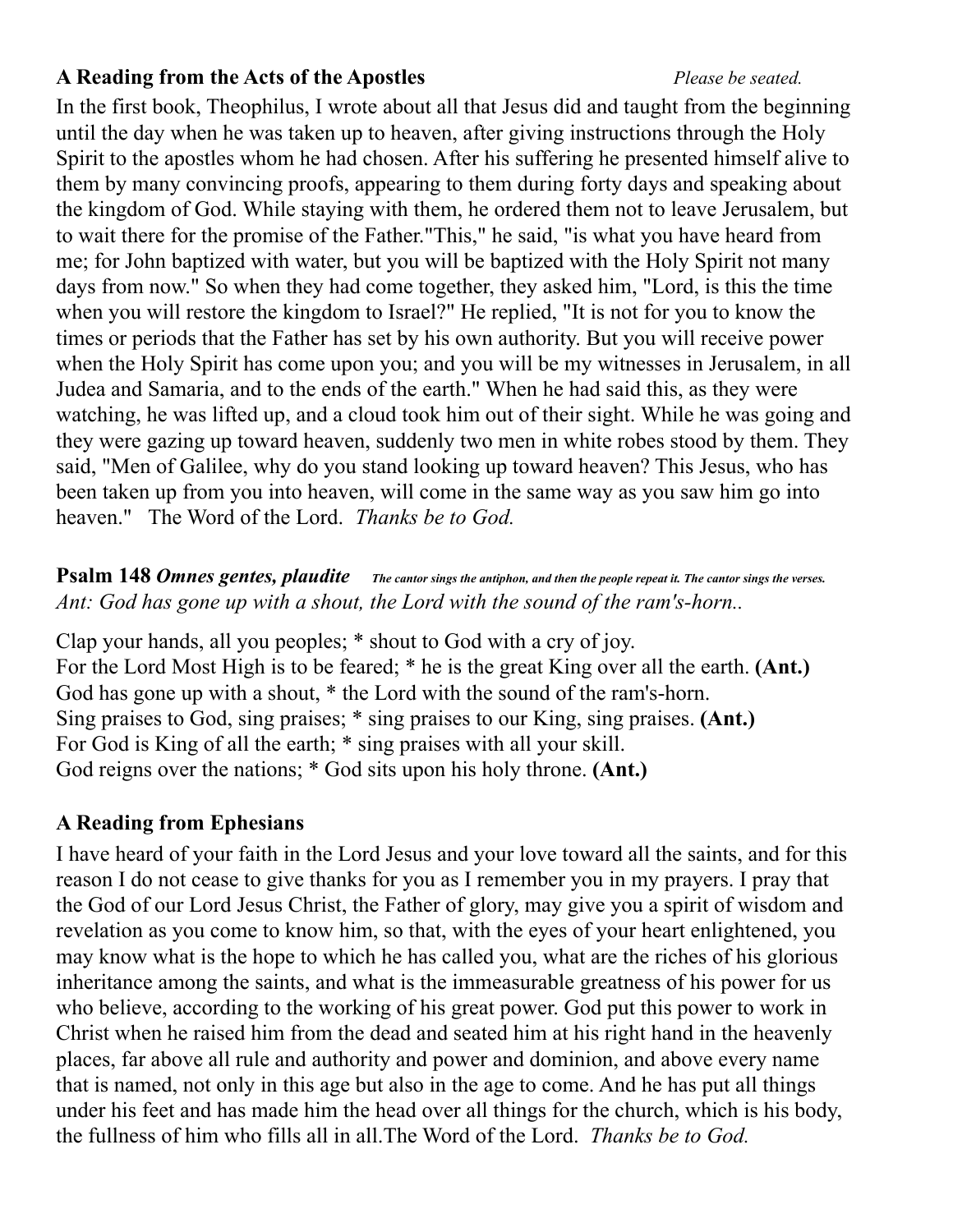# **The Gospel Acclamation** *Please stand as able*

*The Alleluia is sung by a Cantor, then repeated by all.*



*Verse:* Whoever loves me will keep my Word, says the Lord, and my Father will love them, and we will come to them. *Alleluia is repeated*

# **The Holy Gospel of our Lord Jesus Christ according to Luke.** *Glory to you, Lord Christ.*

Jesus said to his disciples, "These are my words that I spoke to you while I was still with you-- that everything written about me in the law of Moses, the prophets, and the psalms must be fulfilled." Then he opened their minds to understand the scriptures, and he said to them, "Thus it is written, that the Messiah is to suffer and to rise from the dead on the third day, and that repentance and forgiveness of sins is to be proclaimed in his name to all nations, beginning from Jerusalem. You are witnesses of these things. And see, I am sending upon you what my Father promised; so stay here in the city until you have been clothed with power from on high." Then he led them out as far as Bethany, and, lifting up his hands, he blessed them. While he was blessing them, he withdrew from them and was carried up into heaven. And they worshiped him, and returned to Jerusalem with great joy; and they were continually in the temple blessing God.

The Gospel of the Lord. *Praise to you, Lord Christ. Alleluia is repeated*

### **The Homily The Nicene Creed** *Please stand*

We believe in one God, the Father, the Almighty, maker of heaven and earth, of all that is, seen and unseen.

We believe in one Lord, Jesus Christ, the only Son of God, eternally begotten of the Father, God from God, Light from Light, true God from true God, begotten, not made, of one Being with the Father. Through him all things were made. For us and for our salvation he came down from heaven: by the power of the Holy Spirit he became incarnate from the Virgin Mary, and was made man. For our sake he was crucified under Pontius Pilate; he suffered death and was buried. On the third day he rose again in accordance with the Scriptures; he ascended into heaven and is seated at the right hand of the Father. He will come again in glory to judge the living and the dead, and his kingdom will have no end.

We believe in the Holy Spirit, the Lord, the giver of life, who proceeds from the Father and the Son. With the Father and the Son he is worshiped and glorified. He has spoken through the Prophets.

We believe in one holy catholic and apostolic Church. We acknowledge one baptism for the forgiveness of sins. We look for the resurrection of the dead, and the life of the world to come. Amen.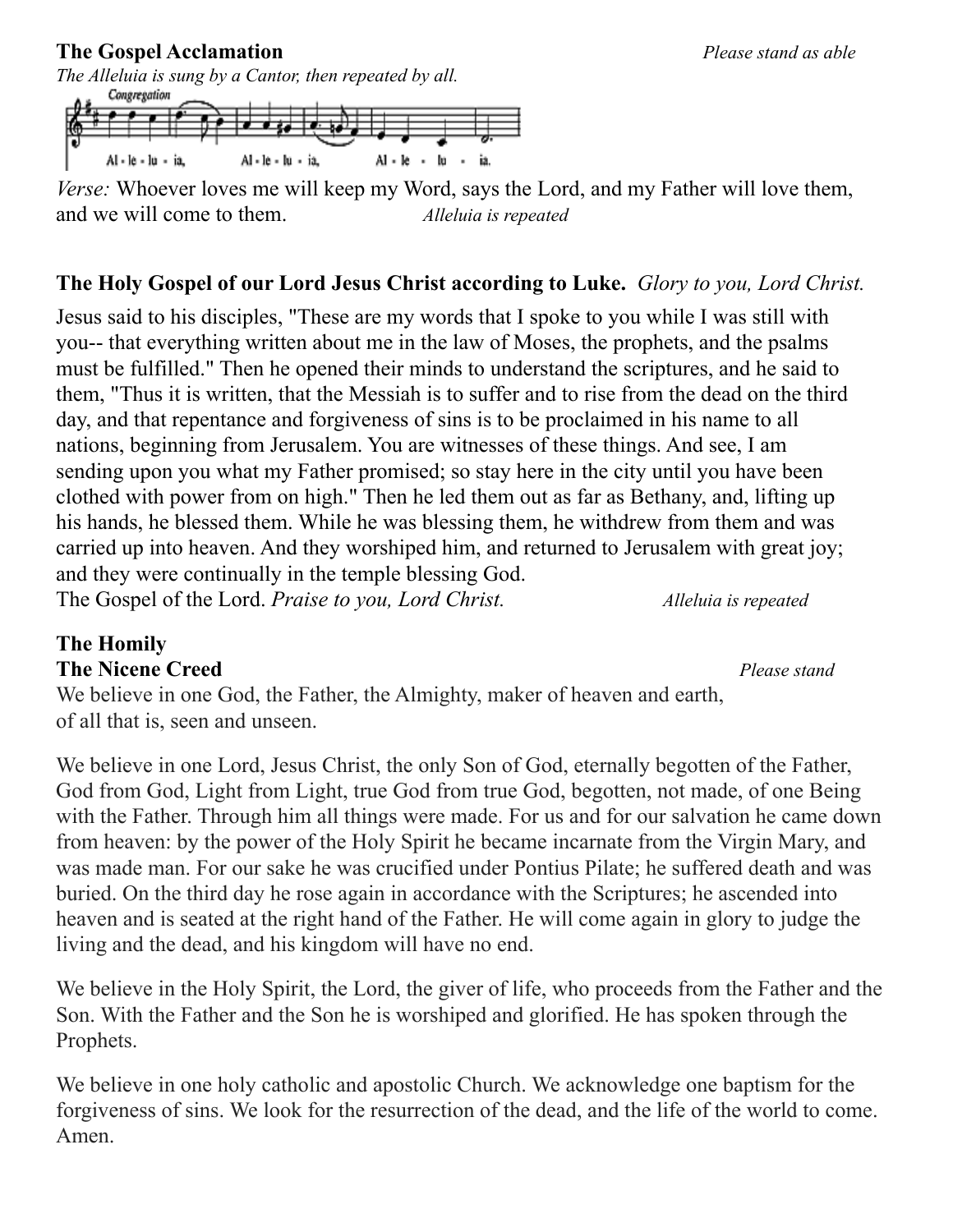### **The Prayers of the People** *Remain standing, or kneel*

Father, we pray for your holy Catholic Church; *That we all may be one.*

Grant that every member of the Church may truly and humbly serve you; *That your Name may be glorified by all people.*

We pray for all bishops, priests, and deacons; *That they may be faithful ministers of your Word and Sacraments.*

We pray for all who govern and hold authority in the nations of the world; *That there may be justice and peace on the earth.*

Give us grace to do your will in all that we undertake; *That our works may find favor in your sight.*

Have compassion on those who suffer from any grief or trouble; especially Dwight, Audrey, Evelyn, Doug, Zhenya, Anya, Linda, Chris, Rachel, Mary, and Olivia. *That they may be delivered from their distress.*

Comfort grieving families, and give to those who died in the Texas school shooting, and all the departed eternal rest. *Let light perpetual shine upon them.*

We praise you for your saints who have entered into joy; *May we also come to share in your heavenly kingdom.*

Let us pray for our own needs and those of others. (Silence)

Priest: Grant, we pray, Almighty God, that as we believe your only-begotten Son our Lord Jesus Christ to have ascended into heaven, so we may also in heart and mind there ascend, and with him continually dwell; who lives and reigns with you and the Holy Spirit, one God, for ever and ever. *Amen.*

# **The Confession and Absolution** *Please kneel if able*

Let us confess our sins against God and our neighbor. *Silence is kept.* 

*Most merciful God, we confess that we have sinned against you, in thought, word, and deed, by what we have done, and by what we have left undone. We have not loved you with our whole heart; we have not loved our neighbors as ourselves. We are truly sorry and we humbly repent. For the sake of your Son Jesus Christ, have mercy on us and forgive us; that we may delight in your will, and walk in your ways, to the glory of your Name. Amen.*

Priest: Almighty God have mercy on you, forgive you all your sins through our Lord Jesus Christ, strengthen you in all goodness, and by the power of the Holy Spirit keep you in eternal life. *Amen.*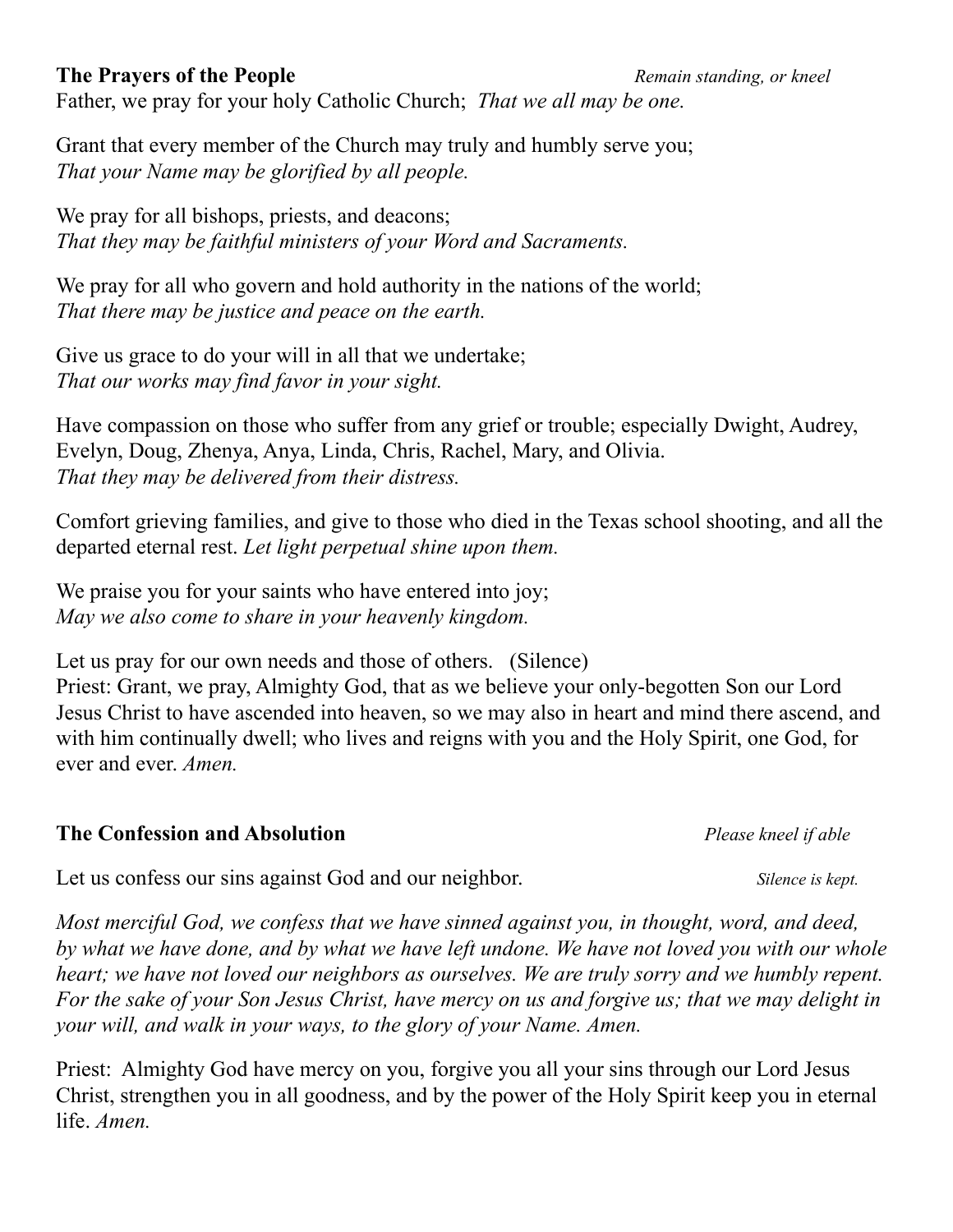**The Peace** The peace of the Lord be always with you. *And also with you. The People greet one another in the name of the Lord.*

#### **Welcome and Announcements** *Please be seated.*

*Please stand as you are able.* **Offertory Hymn** *When Christ was lifted from the earth Hymnal 1982, 603*

**The Great Thanksgiving** *BCP***, 362, Prayer A**



It is right, and a good and joyful thing, always and everywhere to give thanks to you, Father Almighty, Creator of heaven and earth. Through your dearly beloved Son Jesus Christ our Lord. After his glorious resurrection he openly appeared to his disciples, and in their sight ascended into heaven, to prepare a place for us; that where he is, there we might also be, and reign with him in glory. Therefore we praise you, joining our voices with Angels and Archangels and with all the company of heaven, who forever sing this hymn to proclaim the glory of your Name:



#### *Please continue standing or kneel as you are able.*

Holy and gracious Father: In your infinite love you made us for yourself; and, when we had fallen into sin and become subject to evil and death, you, in your mercy, sent Jesus Christ, your only and eternal Son, to share our human nature, to live and die as one of us, to reconcile us to you, the God and Father of all. He stretched out his arms upon the cross, and offered himself in obedience to your will, a perfect sacrifice for the whole world.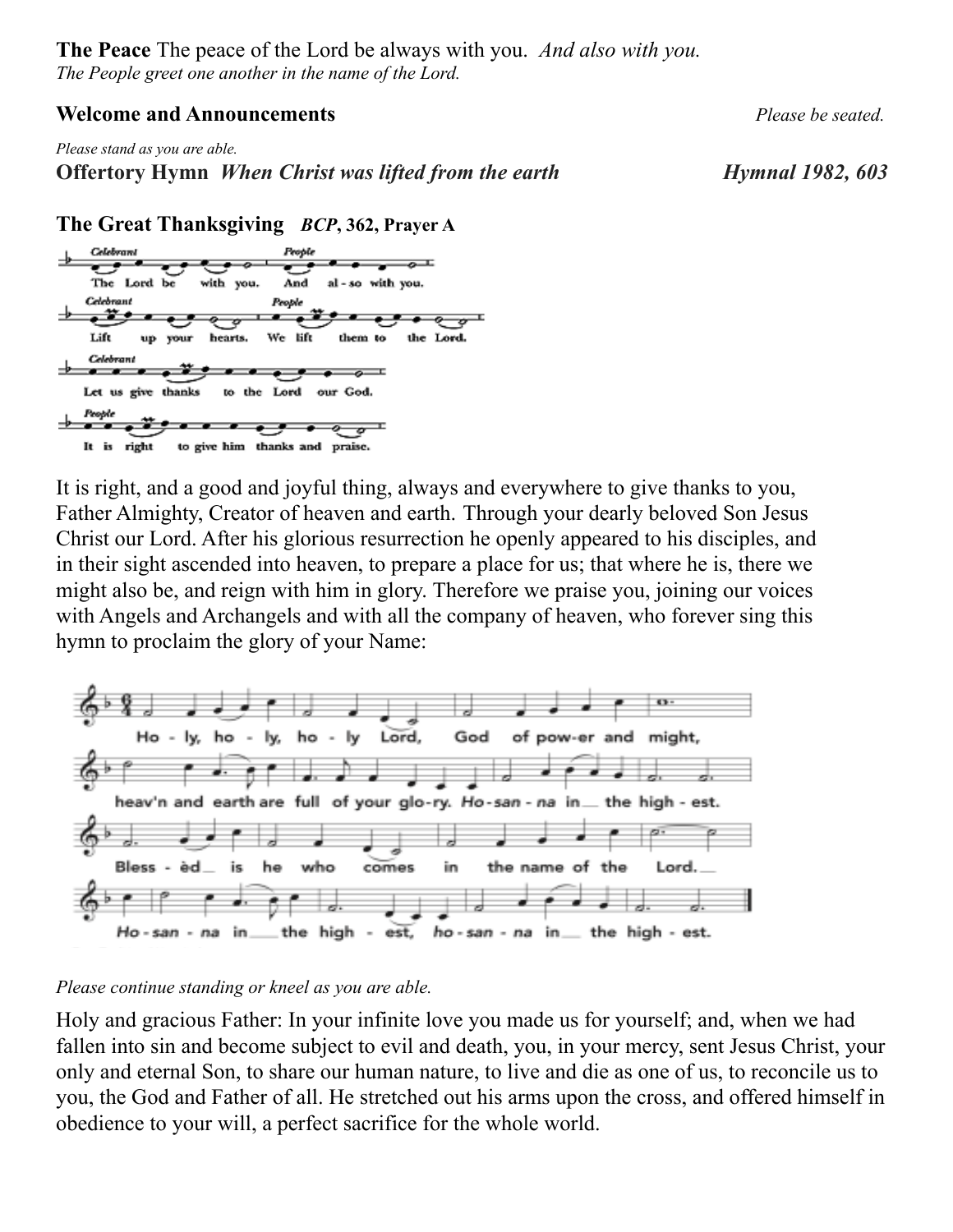On the night he was handed over to suffering and death, our Lord Jesus Christ took bread, and when he had given thanks to you, he broke it, and gave it to his disciples, and said: "Take, eat: This is my Body which is given for you. Do this for the remembrance of me."

After supper he took the cup of wine, and when he had given thanks, he gave it to them, and said: "Drink this, all of you: This is my Blood of the new Covenant, which is shed for you and for all for the forgiveness of sins.Whenever you drink it, do this for the remembrance of me."

Therefore we proclaim the mystery of faith: *Christ has died. Christ is risen. Christ will come again.*

We celebrate the memorial of our redemption, O Father, in this sacrifice of praise and thanksgiving. Recalling his death, resurrection, and ascension, we offer you these gifts. Sanctify them by your Holy Spirit to be for your people the Body and Blood of your Son, the holy food and drink of new and unending life in him. Sanctify us also that we may faithfully receive this holy Sacrament, and serve you in unity, constancy, and peace; and at the last day bring us with all your saints into the joy of your eternal kingdom. All this we ask through your Son Jesus Christ. By him, and with him, and in him, in the unity of the Holy Spirit all honor and glory is yours, Almighty Father, now and forever. AMEN.

And now, as our Savior Christ has taught us, we are bold to say,

*Our Father, who art in heaven, hallowed be thy Name, thy kingdom come, thy will be done, on earth as it is in heaven. Give us this day our daily bread. And forgive us our trespasses, as we forgive those who trespass against us. And lead us not into temptation, but deliver us from evil. For thine is the kingdom, and the power, and the glory, for ever and ever. Amen.*

# **The Fraction Fraction Anthem** *Christ Our Passover Hymnal 1982, S 155* **Invitation to Communion**

Behold the Lamb of God who takes away the sins of the world. Happy are they who are called to his Supper.

*All are welcome to receive the Sacrament of the Body and Blood of Christ. If you are not baptized and feel drawn to a relationship with Jesus Christ, you will not be turned away, but you are encouraged to speak to the priest about how the Sacrament of Baptism can help you begin and/or deepen a relationship with Christ and the Church. If you prefer not to receive Communion, you may come forward to receive a blessing. Simply cross your arms over your chest to indicate your preference for a blessing.*

# **Communion Hymns**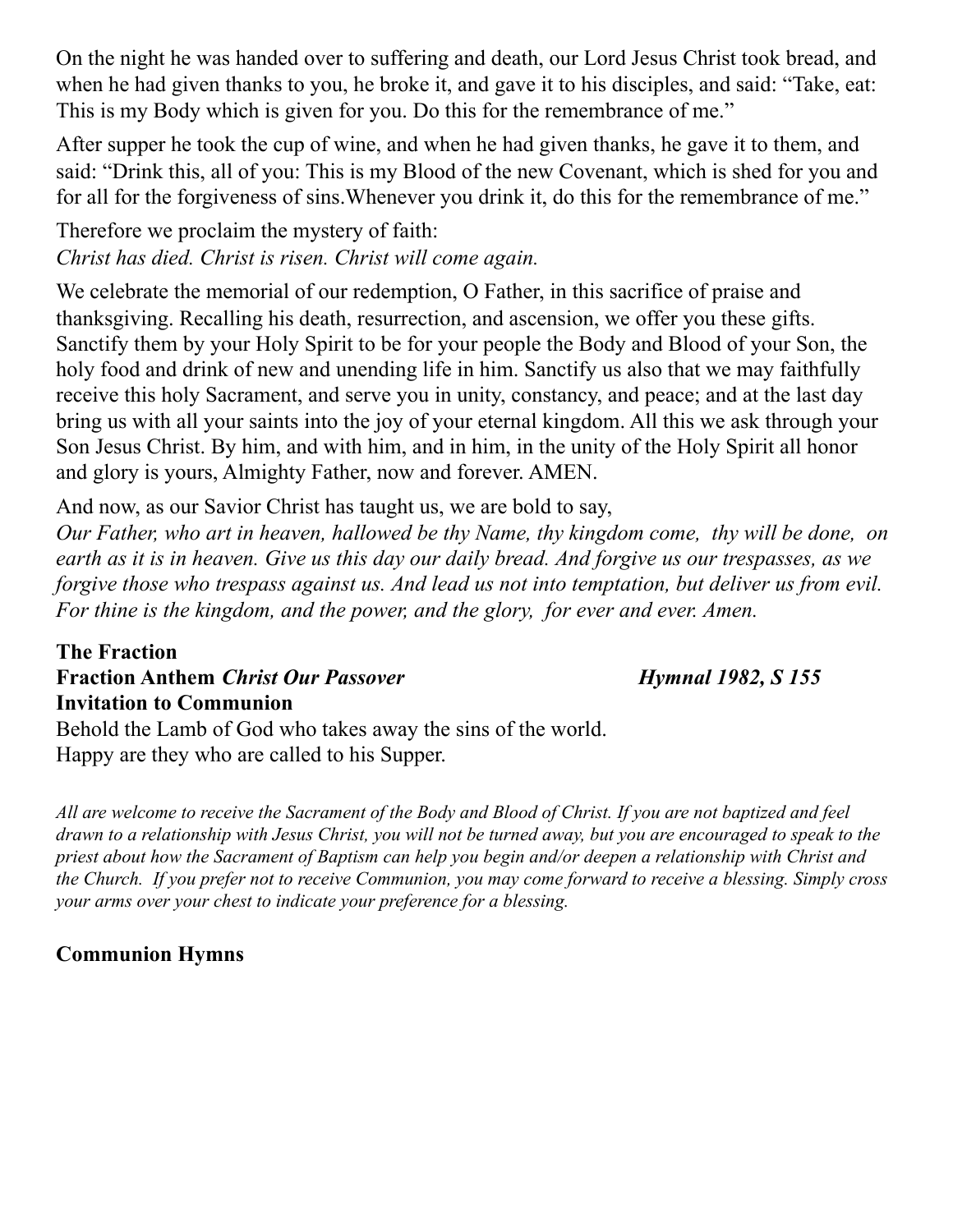# *He is King of kings LEVAS II, 96*

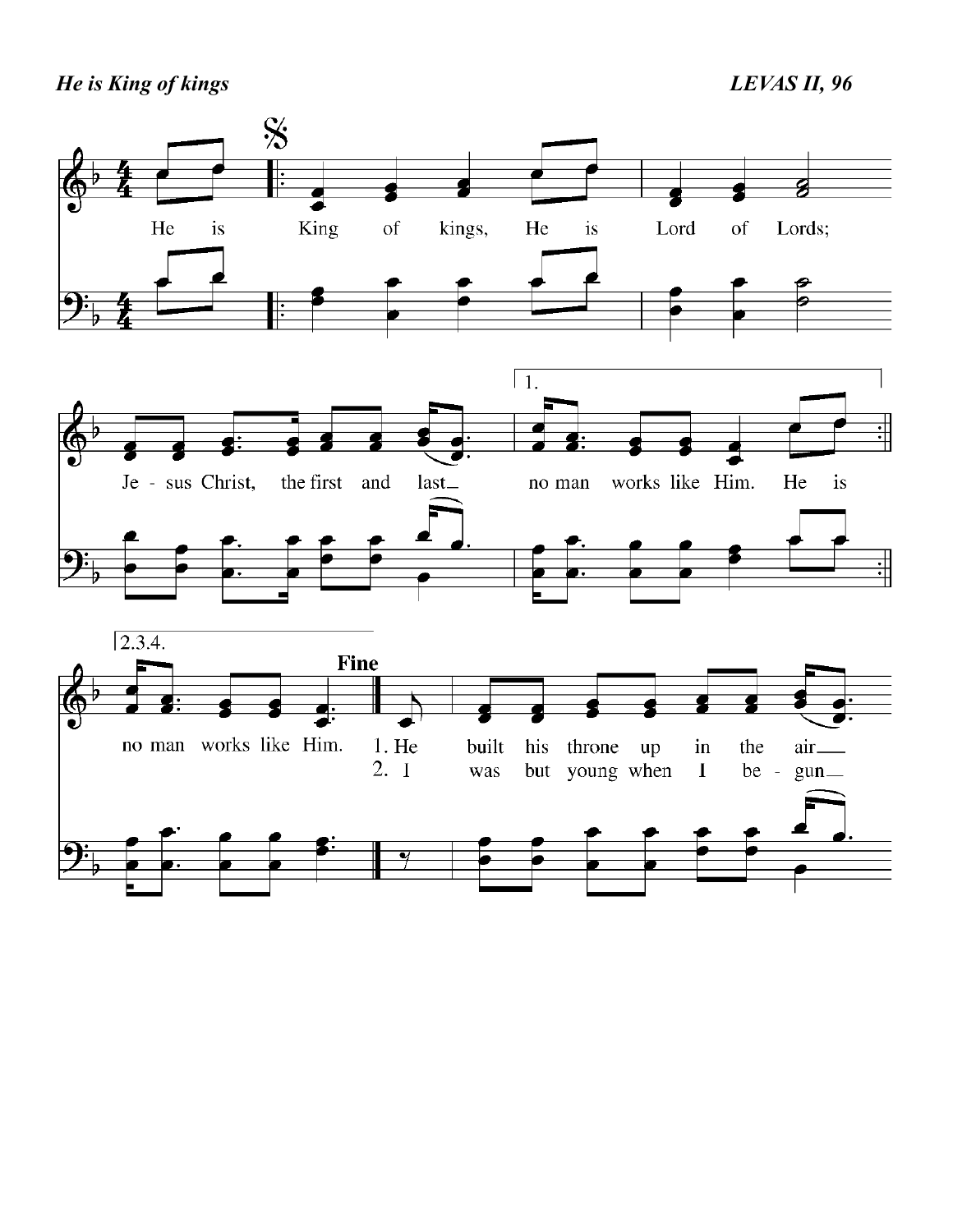

*Draw nigh and take the Body of the Lord Hymnal 1982, 328* 

# **Post-Communion Prayer**

*All Almighty and everliving God, we thank you for feeding us with the spiritual food of the most precious Body and Blood of your Son our Savior Jesus Christ; and for assuring us in these holy mysteries that we are living members of the Body of your Son, and heirs of your eternal kingdom. And now, Father, send us out to do the work you have given us to do, to love and serve you as faithful witnesses of Christ our Lord. To him, to you, and to the Holy Spirit, be honor and glory, now and forever. Amen.*

Jesus said, "I will not leave you comfortless. I will ask the Father, and he will give you another Counselor to be with you forever - the Spirit of truth… On that day you will know that I am in my Father, and you in me, and I in you."

Come, Holy Spirit, fill the hearts of your people. **And kindle in us the fire of your love.** Come, Holy Spirit, be with us as we pray **And leave us not as orphans.** Come, Holy Spirit, renew us in body, mind and spirit **And send us out to be your presence in your world.** Come, Holy Spirit, fill the hearts of your people **And kindle in us the fire of your love.**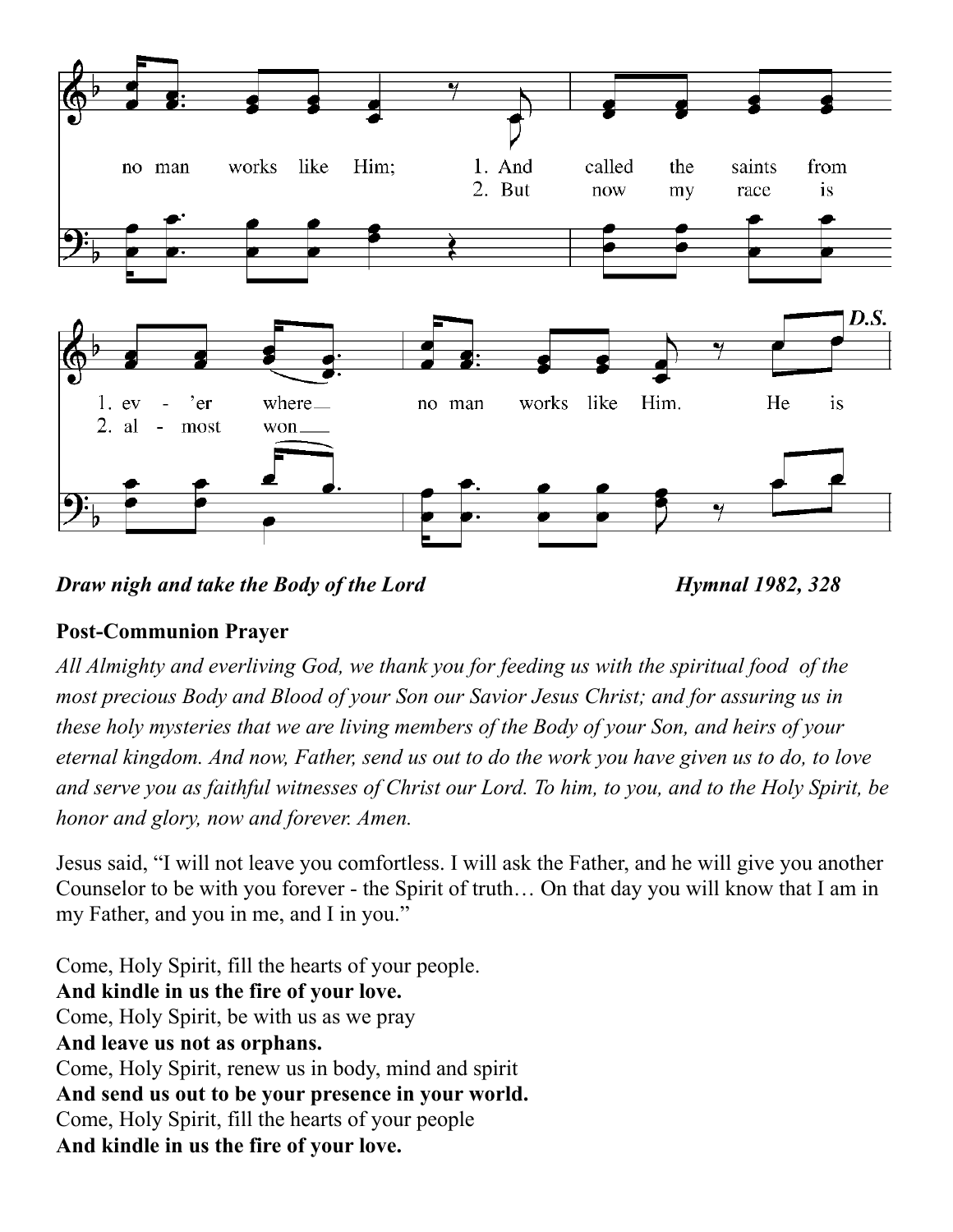## **Blessing and Dismissal**

### **Closing Hymn** *See the conqueror mounts in triumph Hymnal 1982, 215*

### **Serving Today**

Thurifer: Randy Jandak Crucifer: Fausto Beleno Reader: Carl Picazio Eucharistic Minister: Larry Ottenstroer Choir: Alison Jandek, Beth Hixenbaugh, Jane Maloney, Rob Vernon Organist: Kathy Shanklin Celebrant: Father Rob Laws+

We are honored to have you worshiping with us this morning. Please feel free to join us after Mass for refreshments in the narthex (the entrance to the church) so that we can get to know you better.

Children are always welcome to worship with their families during the Mass, but Sunday School is also offered from September-June during the Mass should you desire for your child to attend Sunday School. We use Catechesis of the Good Shepherd for the spiritual formation of children. Children join their families for Communion. Please ask an usher to help you find the Sunday School Room if you have any questions.

# **Upcoming Events:**

| Today:            | Ascension Sunday (Celebration of Christ's Presence in all things)       |
|-------------------|-------------------------------------------------------------------------|
| Saturday June 4:  | A Night of Mystery (6 pm-Undercroft)                                    |
|                   | Please see the newsletter for a link to sign up for this potluck event. |
| Sunday June $5$ : | Pentecost, and Celebration of Solemn Communion Sunday                   |
| Sunday June 12:   | Trinity Sunday (Celebration of the Mystery of the Being of God)         |
| Sunday June 19:   | Corpus Christi (Thanksgiving for the Body and Blood of Christ)          |
| Sunday June 26:   | Pride Sunday (Thanksgiving for the Diversity in the Body of Christ)     |

Community picnic to follow Mass on the 26th

**Summer Mass Schedule:** *One Weekend Mass from July 3- September 11, Sundays @10:00 am*

### **Confirmation, Reception and Renewal of Vows:**

Information regarding Confirmation for Youth and Adults is in the Narthex (church entrance). The brochure for Adult Confirmation includes information for those who would like to join St. Martin's Episcopal Church who have already been confirmed in a church with apostolic succession. Please register by August 7. Please see Father Rob if you have any questions.